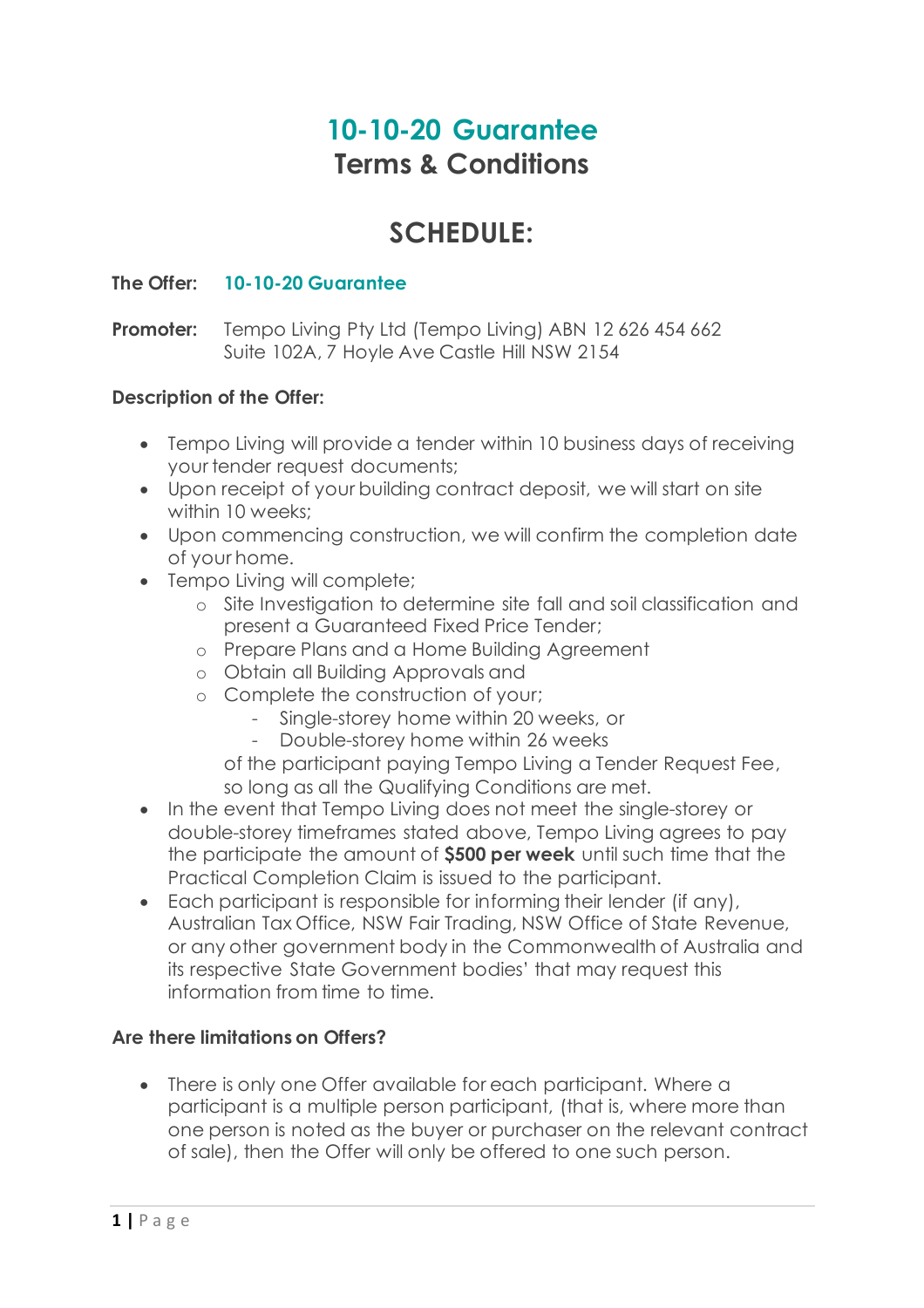- Each participant is permitted to only receive one Offer during the Offer Period.
- Strictly limited number of offers per month
- Participants who:
	- a) Enter into a Building Contract during the Offer Period and qualify for the Offer under the Qualifying Conditions; and
	- b) During, or after the Offer Period, cancel, frustrate, repudiate or terminate such Building Contract;

Are not eligible to receive the Offer.

### **Participation – General**

- Participation in this Offer is available to:
	- a) Single person participants;
	- b) Multiple person participants;
- Participation in this Offer is not available to: a) Entity participants.
- The participant person(s) must also comply with the 'Qualifying Conditions'

### **Participation – Residency restriction**

• For single and multiple person participants, participation in this Offer is only available to residents of Australia.

### **Participation – Age restriction**

• For single and multiple person participants, participation in this Offer is only available to persons over 18 years of age.

### **Offer Period**

- BEGINS: **10:00 AM AEST on the 6th April 2021** to the earlier of:
	- a) 5:00 PM AEST on **23th December 2022**
	- b) The time and date which Tempo Living communicate the end of the Offer and removes subsequent collateral from its website. Communication via social media channels is considered sufficient notification of the termination of the Offer.

### **How to Participate**

- To participate in the Offer, the participant person(s) must:
	- a) Select a standard Tempo Living Design.
	- b) Select a standard Tempo Living Façade.
	- c) Select from the Tempo Living External Designer Selections.
	- d) Select from the Tempo Living Internal Designer Selections.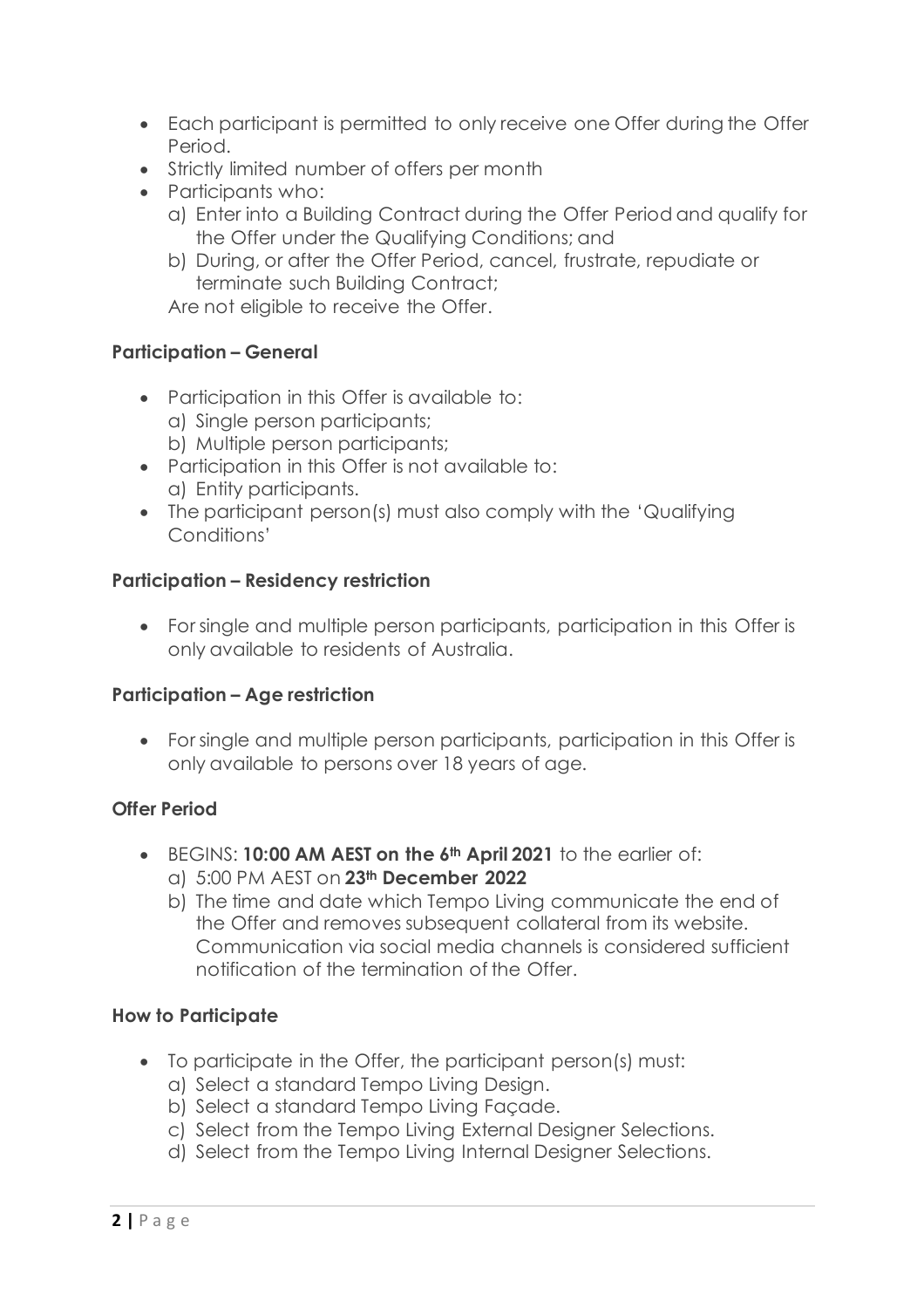- e) Sign a Tender Request Advice and pay a \$1,500 Tender Request Fee.
- f) Sign a Tender Acceptance Form provided by Tempo Living Pty Ltd in accordance with the terms of the Tender.
- g) Meet with a representative of Tempo Living Pty Ltd and be able to prove that you satisfy the 'Qualifying Conditions' for this Offer.
- h) Comply with the terms of the Building Contract (or related contract) at all times and without default.
- i) Complete any such contract in accordance with its terms; and not extend or delay, or attempt to extend or delay, the completion of such Contract.

## **Qualifying Conditions:**

- To participate in this Offer, the participant must be the legal registered owner of a block of land that is:
	- a) Registered
	- b) Zoned R2.
	- c) Has services located within the boundary, including Electricity, Gas (if applicable), Telecommunications, Sewer & Water.
	- d) Accessible to conduct preliminary site assessments.
	- e) Not burdened by any constraints that cause the block to not achieve a Complying Development Certificate.
	- f) Achieves a soil classification of H or M Class for Slab Preparation.
	- g) Not have site fall across the entire block of land greater than 1.5m.
	- h) Clear of any impediments.
- The participant must also:
	- i) Select a standard Tempo Living Design.
	- j) Select a standard Tempo Living Façade.
	- k) Select from the Tempo Living External Designer Selections.
	- l) Select from the Tempo Living Internal Designer Selections.
	- m) Request no material custom changes to the house design.
	- n) Select a design and provide a block of land that can be approved via Complying Development Certification.
	- o) Not actively, or accidentally delay or prevent Tempo Living, it's team, agents, consultants and contractors from meeting its requirements under this offer.
	- p) Be approved or financially capable of entering into and completing any relevant building contracts.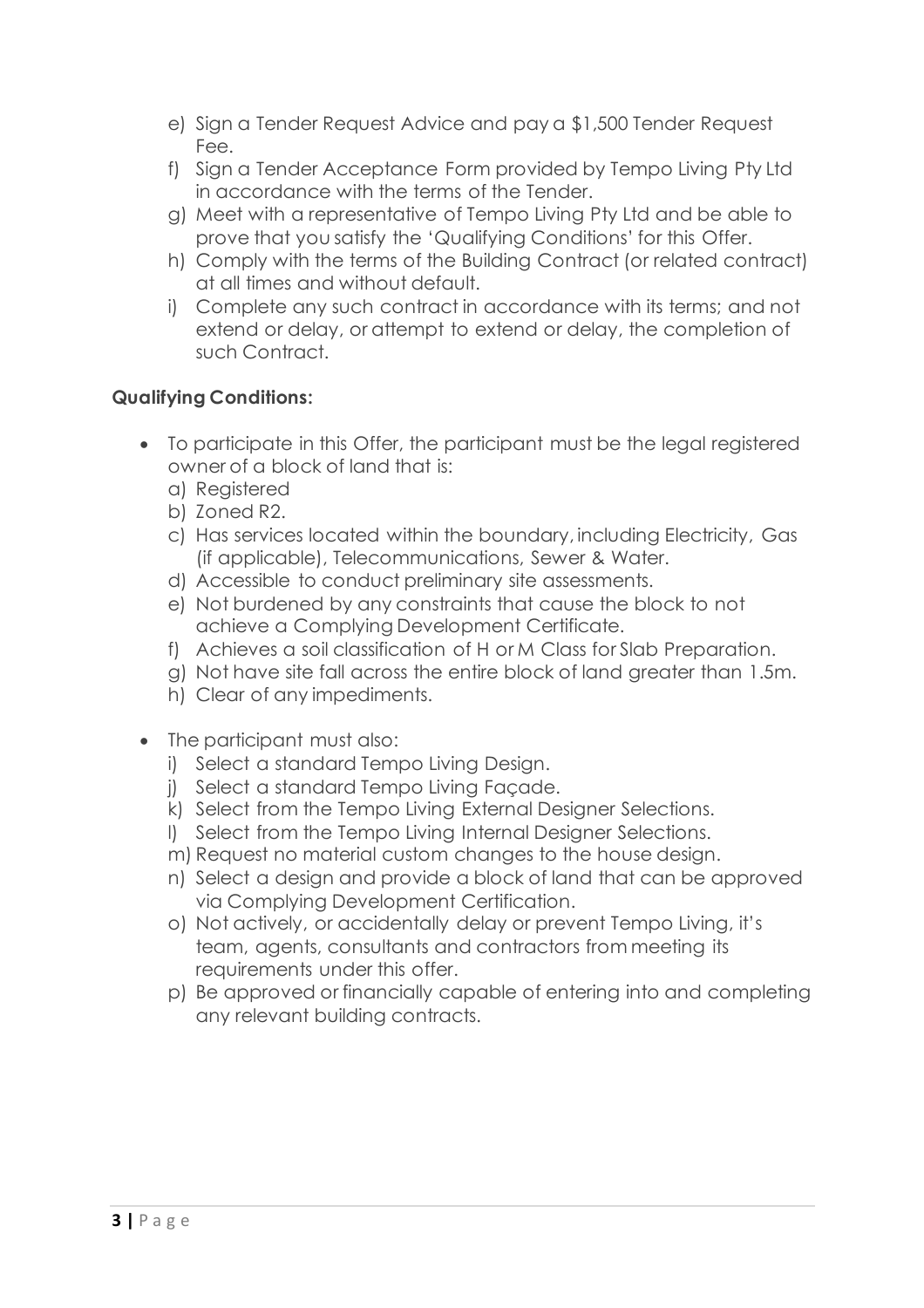# **TEMPO LIVING OFFER TERMS & CONDITIONS**

Participants in Tempo Living Offers should pay particular attention to:

- Any unusual or onerous restrictions on the method of participation, if any (see the "How to participate" section of the Schedule and Part D of these terms and conditions); and
- The Promoter's limitation of liability (see Part G of these terms and conditions).

### **PART A: INTRODUCTION**

- 1. Information on how to participate in each Offer and any relevant Offer details form part of these Terms and Conditions.
- 2. By participating in the Offer, participants accept and agree to be bound by these Terms and Conditions. For the avoidance of doubt, these Terms and Conditions include any relevant Offers Terms & Conditions Schedule.
- 3. Participants must comply with these Terms and Conditions at all times to participate in the Offer.
- 4. Where there is an inconsistency between the Schedule and Parts A to H of these Terms and Conditions, the Schedule will prevail.

### **PART B: PRIVACY AND COLLECTION NOTICE**

- 5. The Promoter will collect and use each participant's personal information for the purposes of:
	- (a) conducting the Offer (which may include disclosure to third parties for the purpose of processing and conducting the Offer) and for promotional purposes, public statements and advertisements in relation to the Offer;
	- (b) providing information to the participant about the products and services offered by the Promoter and its related companies; and (c) research to improve its products and services.
- 6. By participating in the Offer, participants consent to the use of their personal information as described in clause 5.
- 7. Participants may access, change and/or update their personal information in accordance with the Promoter's privacy policy **https://www.tempohomes.com/privacy-policy**

### **PART C: WHO CAN PARTICIPATE IN THE OFFER**

- 8. If the Schedule permits participants to be under the age of 18 years, such participants must seek permission from their parent or guardian to participate. If the participant is under 18 years of age, the Offer will be provided to the participant's parent or legal guardian.
- 9. Directors and employees (and their immediate families) of the Promoter or its related companies and agencies are not eligible to participate. 'Immediate families' includes spouse, ex-spouse, de facto partner, ex-de facto partner, child, step-child, parent, step-parent, legal guardian, sibling or step-sibling.
- 10. The Offer is not available in conjunction with any other Offer or offer by the Promoter or any related body corporate.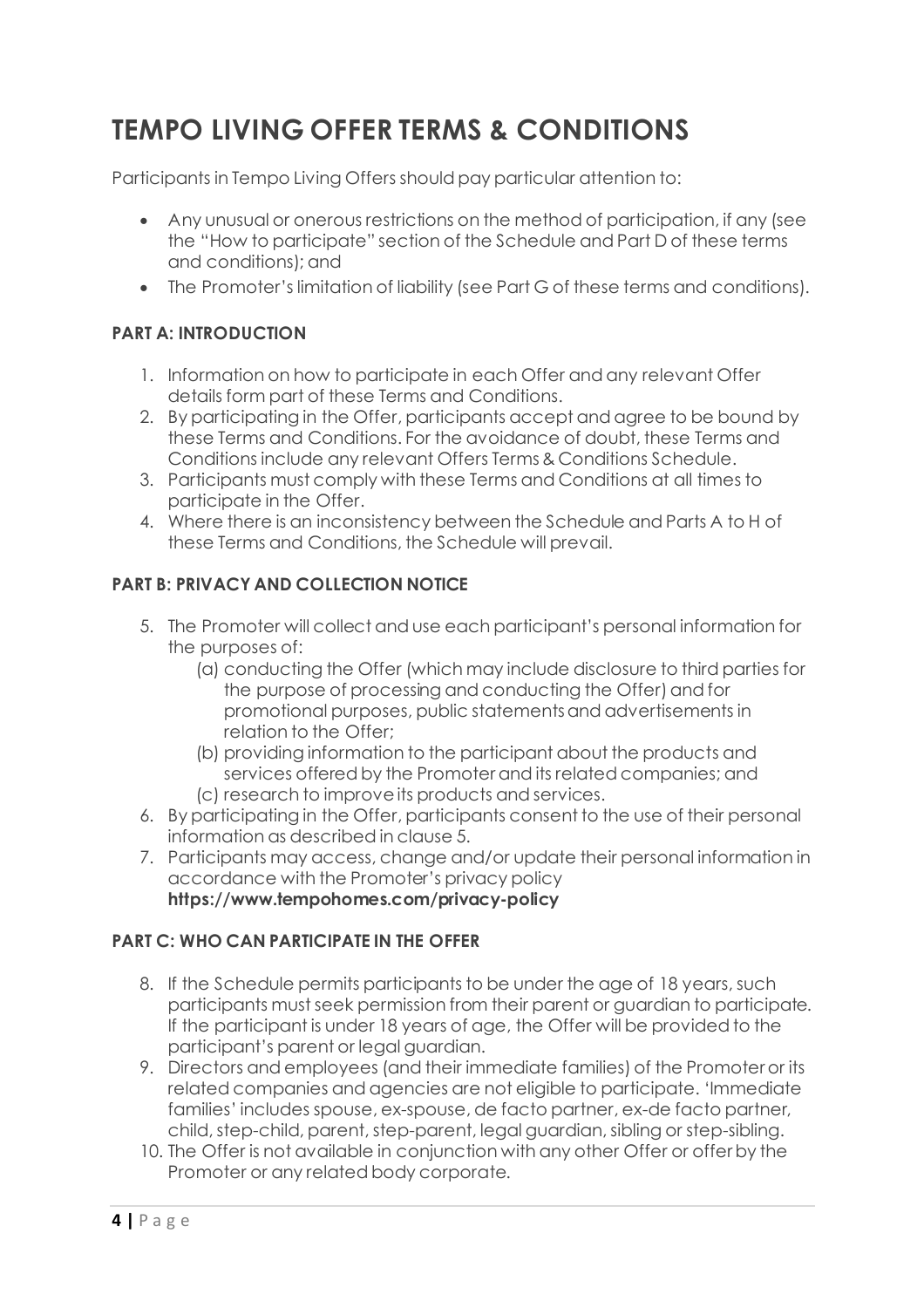### **PART D: HOW TO PARTICIPATE IN THE OFFER**

- 11. To participate in the Offer, each participant must comply with the 'How to Participate' section of the Schedule.
- 12. The Promoter reserves the right, at any time, to request verification of the age, identity, residential address or any other information relevant to participation in the Offer of all participants. The Promoter reserves the right to disqualify any participant who provides false information or fails to provide information that is reasonably requested by the Promoter.
- 13. The Promoter reserves the right, in its sole discretion, to disqualify any participant who has:
	- (a) provided incomplete, indecipherable and/or offensive material as part of their participation in the Offer,
	- (b) breached any of these Terms and Conditions; and/or
	- (c) contravened any applicable laws or regulations or otherwise engaged in unlawful or improper conduct.
- 14. The eligibility of participants to receive an Offer is solely within the discretion of the Promoter.
- 15. The Promoter accepts no responsibility for late, lost or misdirected communications.
- 16. If participation in the Offer is online, by telephone or SMS, the Promoter assumes no responsibility for any failure to receive any information or for inaccurate information or for any loss, damage or injury as a result of technical or telecommunications problems, including security breaches. If such problems arise, then the Promoter may modify, cancel, terminate or suspend the Offer.
- 17. If participation in the Offer requires access to Facebook, Instagram or similar social media platforms, participants acknowledge and agree that use of Facebook, Instagram or similar social media platforms is subject to the relevant terms and conditions of those platforms. The Promoter is not responsible or liable for any loss, damage or injury suffered by any participant as a result of the conduct of these platforms, including any decision by these platforms to remove or not remove any content, except for liability which cannot be excluded by law. The opinions and images uploaded to these platforms as part of this Offer are not necessarily endorsed or supported by the Promoter and the Promoter does not confirm, guarantee or warrant their accuracy.

### **PART E: OFFERS**

- 18. Each Offer is not transferrable, exchangeable, or redeemable for cash.
- 19. If any Offer is unavailable for reasons beyond the Promoter's control, the Promoter reserves the right to substitute the Offer with an Offer of equal or greater monetary value. This right is subject to any applicable legislation, regulations or directions from a regulatory authority.
- 20. All taxes (excluding GST, if any) which may be payable as a consequence of receiving an Offer are the sole responsibility of each participant.
- 21. The participant's use of the Offer is entirely at their own risk. Before the Offer is provided, the receiver of the Offer may be required to sign an agreement to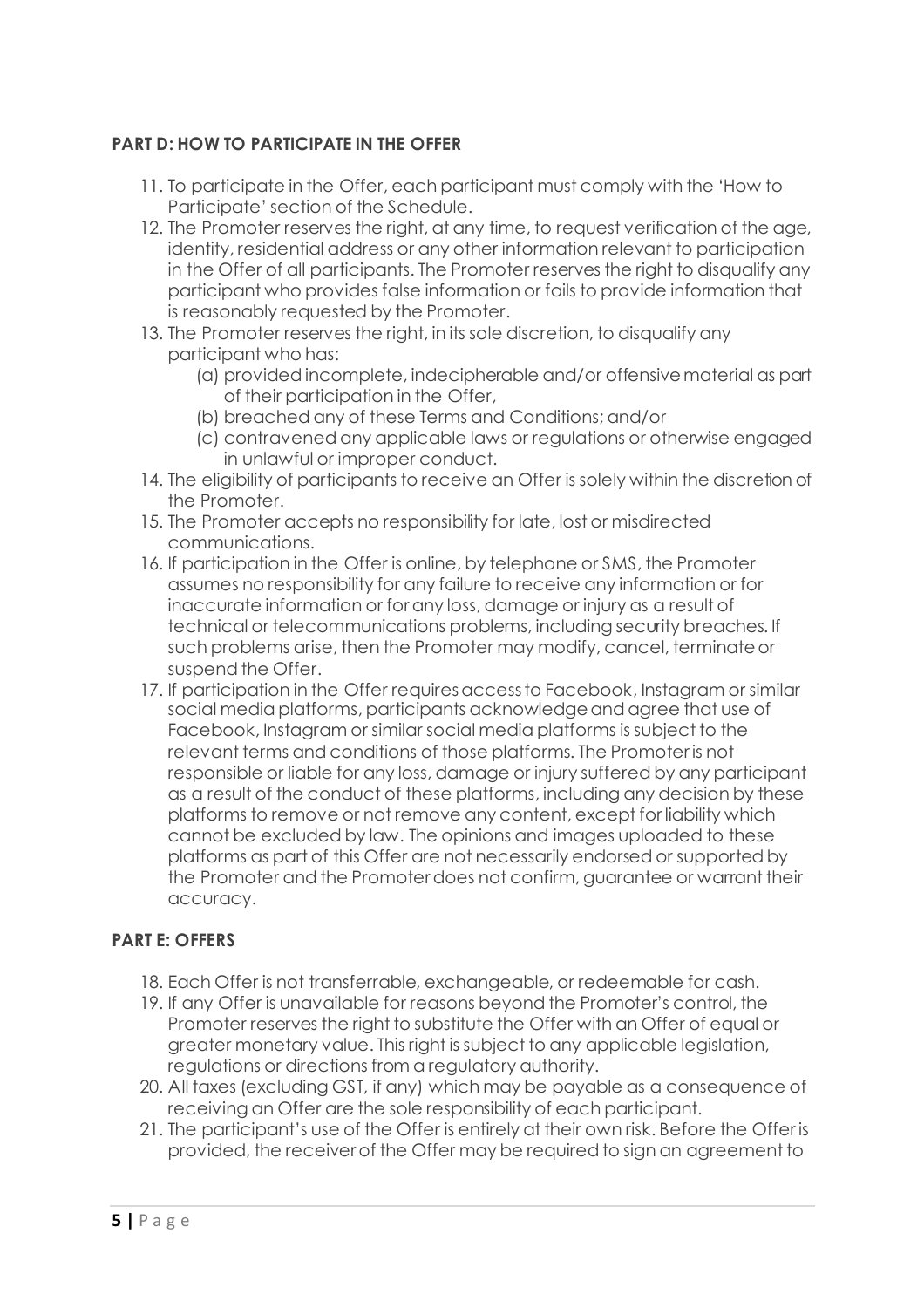release the Promoter from and indemnifying the Promoter against any liability arising from or in connection with the Offer.

### **PART F: RECEIVING THE OFFER**

- 22. Each eligible participant during the Offer eriod will receive an Offer.
- 23. The eligibility of participants to receive the Offer is solely within the discretion of the Promoter.
- 24. It is the responsibility of each participant to comply with the Promoter's instructions on how to qualify for the Offer as outlined in the "Qualifying Conditions" section of the Schedule.
- 25. The Promoter reserves the right to request each participant to provide proof of their identity and/or proof that they were responsible for participating in the Offer.
- 26. Each participant agrees to participate and cooperate, as required, in all publicity activities relating to the Offer, including, without limitation, being interviewed, photographed, filmed and recorded. Each participant authorises the Promoter to use such content for advertising and publicity purposes in any media in perpetuity worldwide.
- 27. It is the responsibility of each participant to notify the Promoter of any change to their contact details.

### **PART G: NO LIABILITY**

- 28. Any Offer supplied by a third-party supplier is subject to the terms and conditions of that third-party supplier. The Offer may come with guarantees that cannot be excluded under the Australian Consumer Law. If those guarantees are not complied with, then you will have rights under the Australian Consumer Law. Subject to those guarantees and rights, the Promoter shall not be liable and excludes all liability (including negligence), for any loss or damage whatsoever which is suffered (including but not limited to indirect or consequential loss) for damage to property, personal injury or death suffered or sustained in connection with this Offer or the use or taking of any Offer except for any liability which cannot be excluded by law including as provided for under the Australian Consumer Law.
- 29. If participation in the Offer is via Facebook, Instagram or similar social media platforms or if the Offer is promoted on Facebook, Instagram or similar social media platforms the Offer is in no way sponsored, endorsed, administered by or associated with those platforms and each participant agrees to grant such platforms to complete release from any claims that they now have or may have in the future which relate to or are incidental to the Offer. Participants acknowledge and agree that:
	- (a) any information they provide in connection with the Offer is provided to the Promoter and not to Facebook, Instagram or similar social media platforms or any other social network; and
	- (b) any questions, comments or complaints regarding the Offer will be directed to the Promoter, not to Facebook, Instagram or similar social media platforms or any other social network.